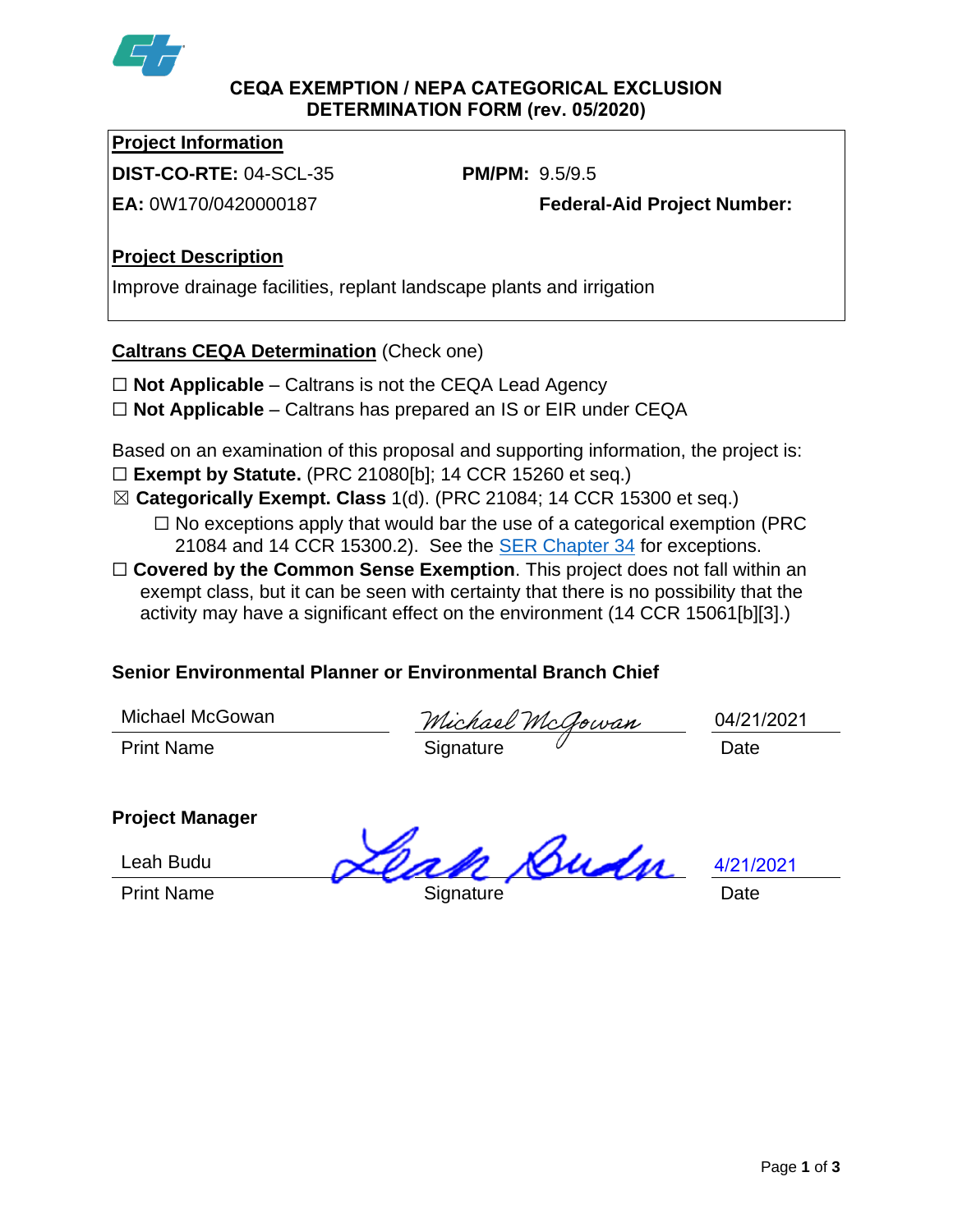

#### **CEQA EXEMPTION / NEPA CATEGORICAL EXCLUSION DETERMINATION FORM**

### **Caltrans NEPA Determination** (Check one)

Caltrans has determined that this project has no significant impacts on the environment as defined by NEPA, and that there are no unusual circumstances as described in 23 CFR 771.117(b). See [SER Chapter 30](https://dot.ca.gov/programs/environmental-analysis/standard-environmental-reference-ser/volume-1-guidance-for-compliance/ch-30-categorical-exclusions#exception) for unusual circumstances. As such, the project is categorically excluded from the requirements to prepare an EA or EIS under NEPA and is included under the following:

□ 23 USC 326: Caltrans has been assigned, and hereby certifies that it has carried out the responsibility to make this determination pursuant to 23 USC 326 and the Memorandum of Understanding dated April 18, 2019, executed between FHWA and Caltrans. Caltrans has determined that the project is a Categorical Exclusion under:

### ☐ **23 CFR 771.117(c): activity (c)(Enter activity number)**

### ☐ **23 CFR 771.117(d): activity (d)(Enter activity number)**

☐ **Activity Enter activity number listed in Appendix A of the MOU between FHWA and Caltrans**

□ 23 USC 327: Based on an examination of this proposal and supporting information, Caltrans has determined that the project is a Categorical Exclusion under 23 USC 327. The environmental review, consultation, and any other actions required by applicable Federal environmental laws for this project are being, or have been, carried out by Caltrans pursuant to 23 USC 327 and the Memorandum of Understanding dated December 23, 2016 and executed by FHWA and Caltrans.

### **Senior Environmental Planner or Environmental Branch Chief**

Print Name **Signature Date** 

### **Project Manager/ DLA Engineer**

N/A

Print Name **Signature Date CONS** 

#### **Date of Categorical Exclusion Checklist completion:** Enter date **Date of Environmental Commitment Record or equivalent:** Enter date

Briefly list environmental commitments on continuation sheet if needed (i.e., not necessary if included on an attached ECR). Reference additional information, as appropriate (e.g., additional studies and design conditions).